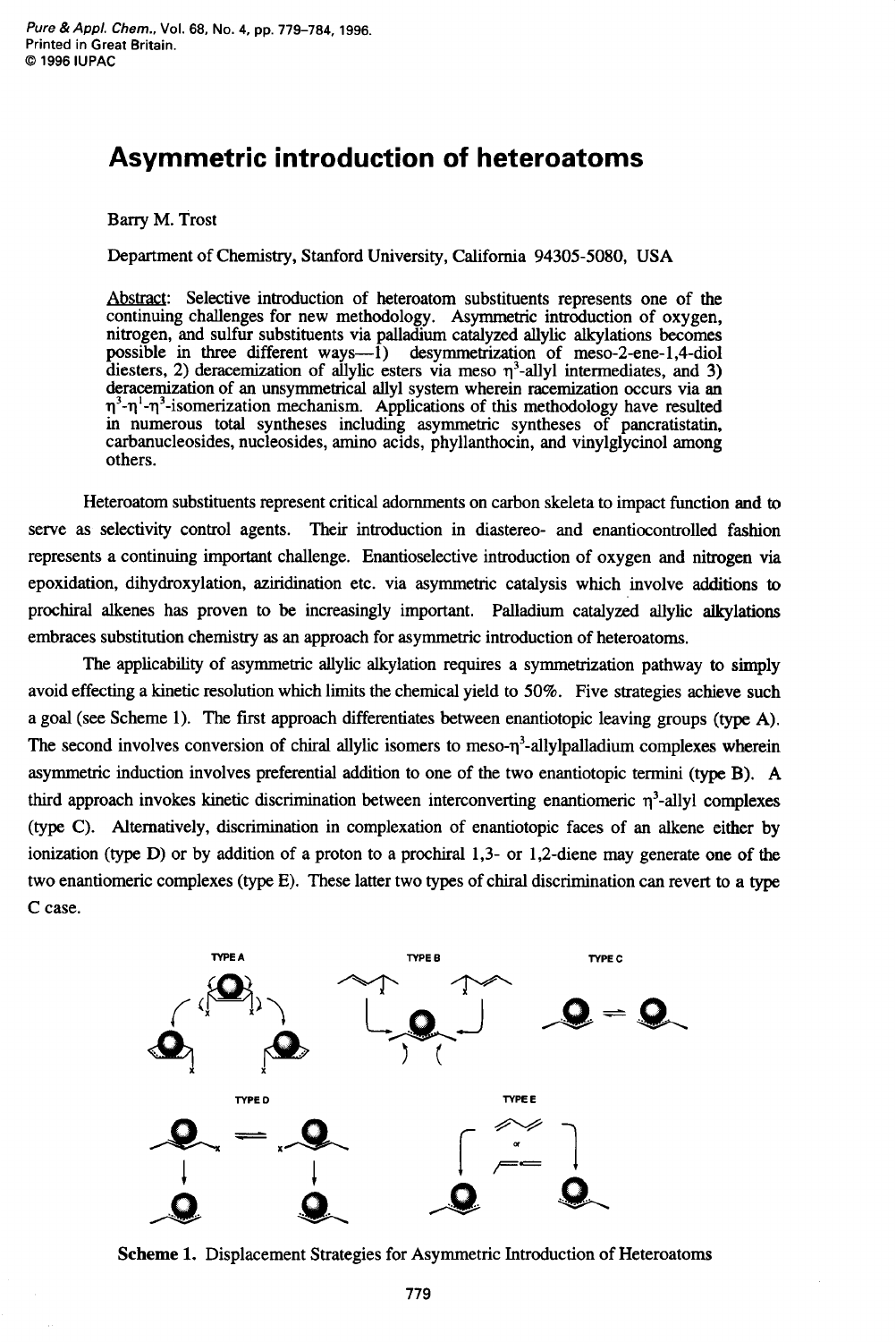

Figure 1. Model for Ligand Design

Asymmetric induction of types A, B, and **C** require transmitting stereochemical information **from**  one face of a  $\eta^3$ -allyl unit to the other--i.e. distal to the asymmetric inducing moieties, the chiral ligands. The concept of a chiral pocket evolved to transmit stereochemical information for such cases. The design illustrated in Figure 1 borrowed a general concept from enzymes in which primary chirality (i.e. stereogenic centers) create "chiral space" by inducing conformational chirality. In the case of **metal**  coordination, the primary chirality of a scaffold is converted into conformation chirality of a bidentate ligand defined by the edge-face conformation of a diarylphosphino moiety.<sup>1,2</sup> In this way, two platforms emerged. In the first,chiral C<sub>2</sub> symmetric diamines (or diols) are converted into diamides (or diesters)<sup>2</sup> with **2-diphenylphosphinobenzoic** acid illustrated by **diamide** 1. In the second, chiral **C,** symmetric diacids are converted into chiral diamides with **2-diphenylphosphinoaniline** illustrated by **diamide Z3** 

## Desymmetrization of Meso-Diesters

The dibenzoate 3 undergoes smooth alkylation with an azide source in the presence of **diamide 4**  to introduce a nitrogen in the form of the very versatile azide as in **5** with **>98%** *ee (eq* **l)4.** For example, it is chemoselectively reduced to the amine which is immediately protected as its t-BOC derivative. Palladium catalyzed allylic alkylation permits replacement of the second benzoate with

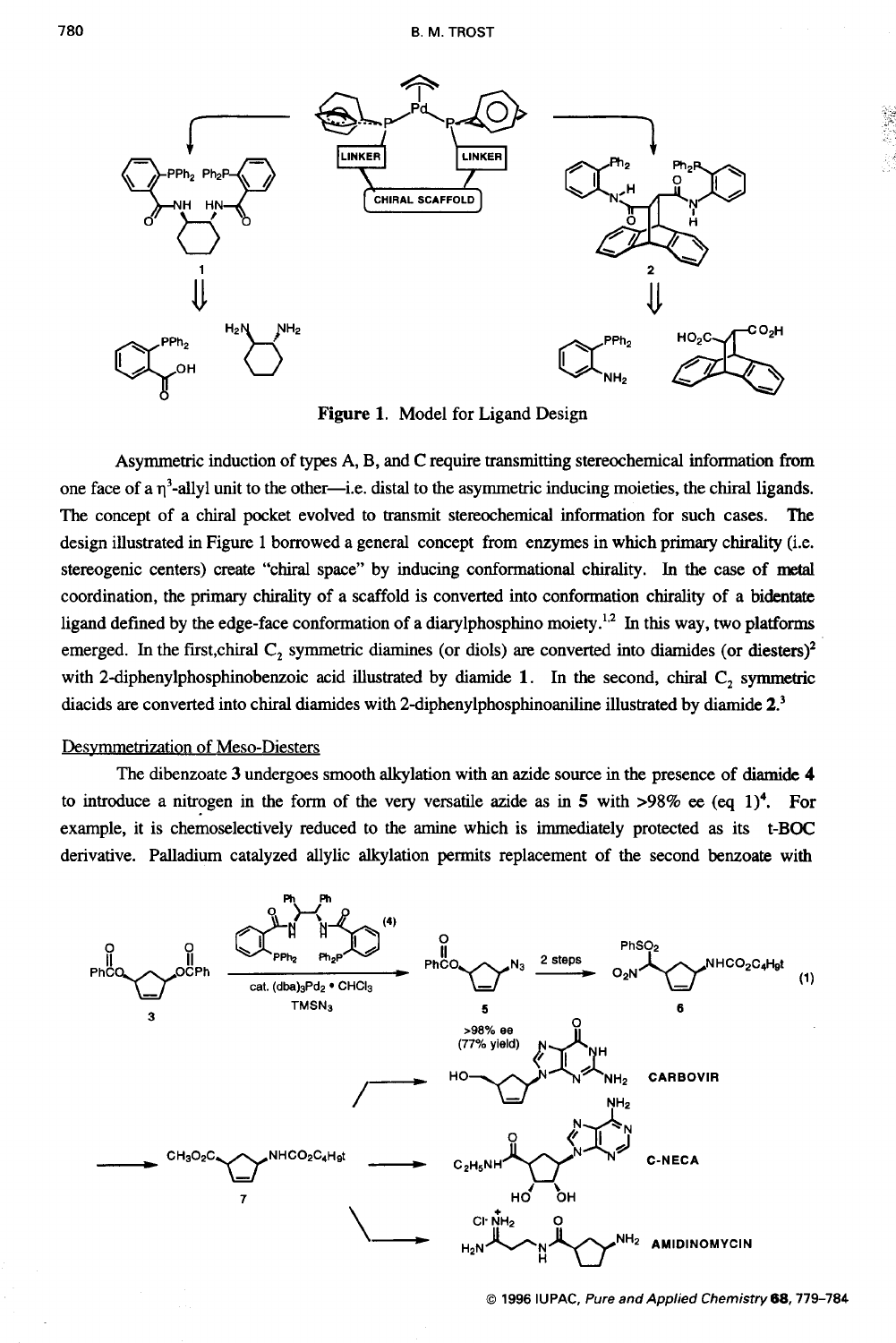complete regio- and diastereo- (with retention of configuration!) selectivity to give the very versatile intermediate 7 which serves as an important building block for the synthesis of carbanucleosides, the coronary vasodilator C-NECA, and the antiviral agent amidinomycin among others.

The promising anti-tumor agent  $(+)$ -pancratistatin  $(8)$  represents a challenging target for diastereo- and enantioselective introduction of heteroatoms. Equation 2 illustrates a retrosynthetic analysis in whch the alkene 9 can be readily envisioned to derive from lactamization and *frm-*



dihydroxylation for conversion into the target **8.5** The regio- and diastereocontrolled introduction of the aryl group from an allylic ester as in 10 can be envisioned via organocuprate chemistry. Desymmetrization of a diester derived from the well-known and readily available diol 11 (69% overall yield from benzoquinone) becomes an obvious route. Equation 3 outlines the realization of two key steps—the desymmetrization and arylation. It is noteworthy that the the dicarbonate gives enantiopure **azide** 12 in this substituted case-given the earlier work on the unsubstituted ring systems wherein



Using straightforward chemistry, the diol 14 as its bis TES ether readily derives from alkene 13. **A** novel new lactamization protocol involves conversion of the azide to its isocyanate followed by *in situ*  metal-halogen exchange to generate the aryllithium to give **15.** The final stage requires conversion of the



1-isopancratistatin stereochemistry to that of pancratistatin which involves an inversion of configuration. Although unusual in the present case since it involves a trans diequatorial ring opening of a cyclic sulfate if proceeding via a chair conformation, it proceeds completely regioselectively to the benzoate 17 which is readily deprotected to the natural product.

A special advantage of the azide  $12$  is its ability to participate in a  $[3.3]$  sigmatropic rearrangement. If the carbonate is hydrolyzed at 80<sup>0</sup>, a 7-8:1 ratio of 19 to 18 is obtained. Thus, from the one desymmetrization either regioisomeric allylic azide is available. In the present instance, the initial azide serves as a precursor to conduramine A; whereas, that derived from the thermal isomerization leads to conduramine E.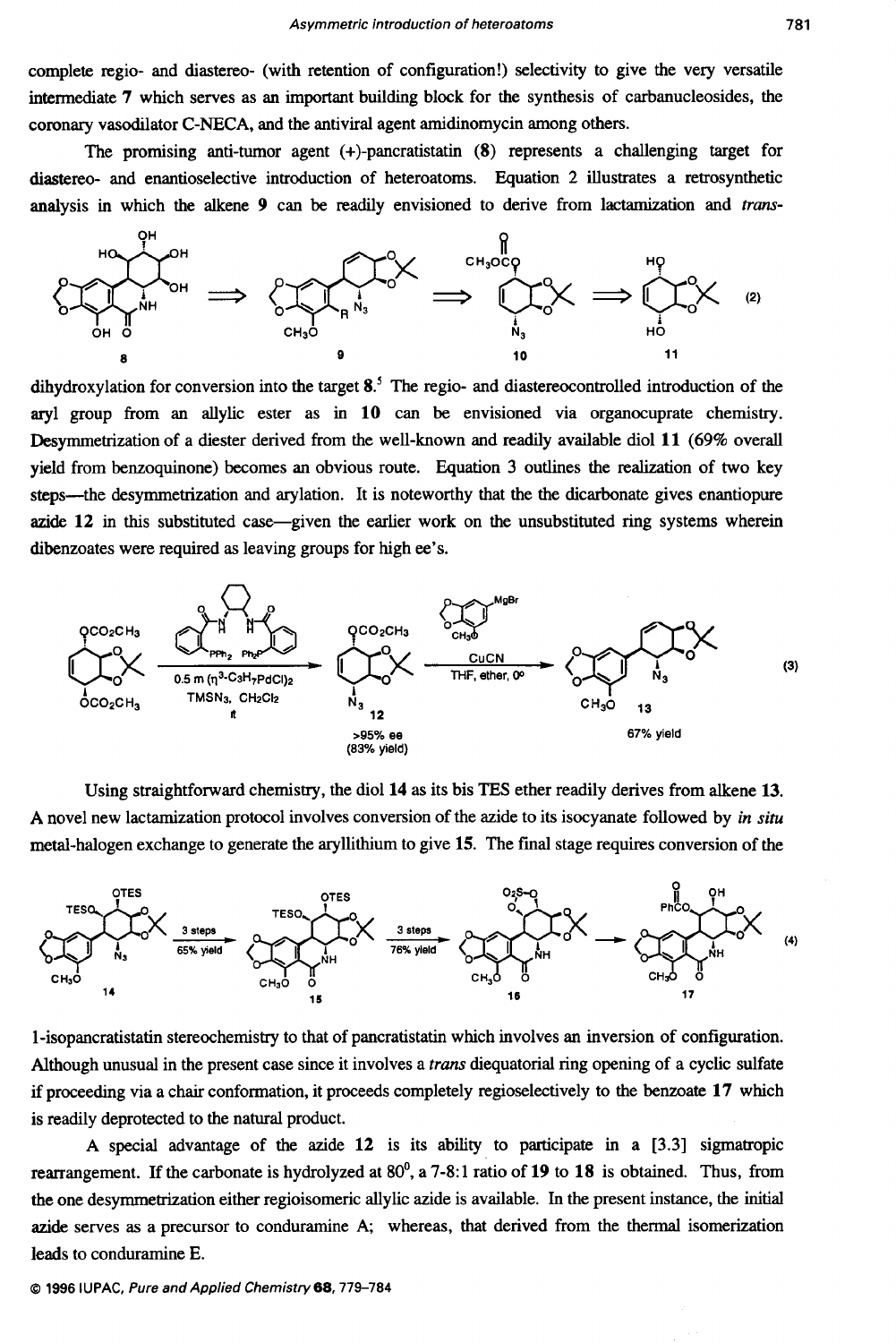

**N-BENZOYLCONDURAMINE A-1 CONDURAMINE E** 

Many nitrogen nucleophiles ranging from simple amines to heterocycles may be employed in this desymmetrization. Of particular value **are** the purines and pyrimidines which provide entries to nucleosides and their analogues. For example, a four step synthesis of (-)-carbovir from dibenzoate 3 becomes possible.<sup>6</sup> The availability of the cis-dibenzoate 20 by direct oxidation of furan leads to a



protocol for the synthesis of nucleosides and their analogues. Using adenine **as** the pronucleophile, the alkylation product **21** is available in *>95%* ee.' Simple diastereoselective cis-hydroxylation of **21**  provides a synthesis of the nor-adenosine **22** in only three steps from furan.

Other heteroatoms may be introduced with equal enantioselectivity since, to a first approximation, the enantiorecognition is independent of nucleophile. The sulfinate anion proves to be quite interesting in light of the use of allylsulfones in synthesis.' Desymmetrization of the dibenzoate **2** 3 produces the sulfone **24** with **>98%** ee. Diastereoselective dihydroxylation to **25** followed by elimination transfers the chirality in an allylic fashion to produce the enantiomerically pure trans-diol derivative **26.** 



*0* **1996 IUPAC,** *Pure and Applied Chernistry68,779-784*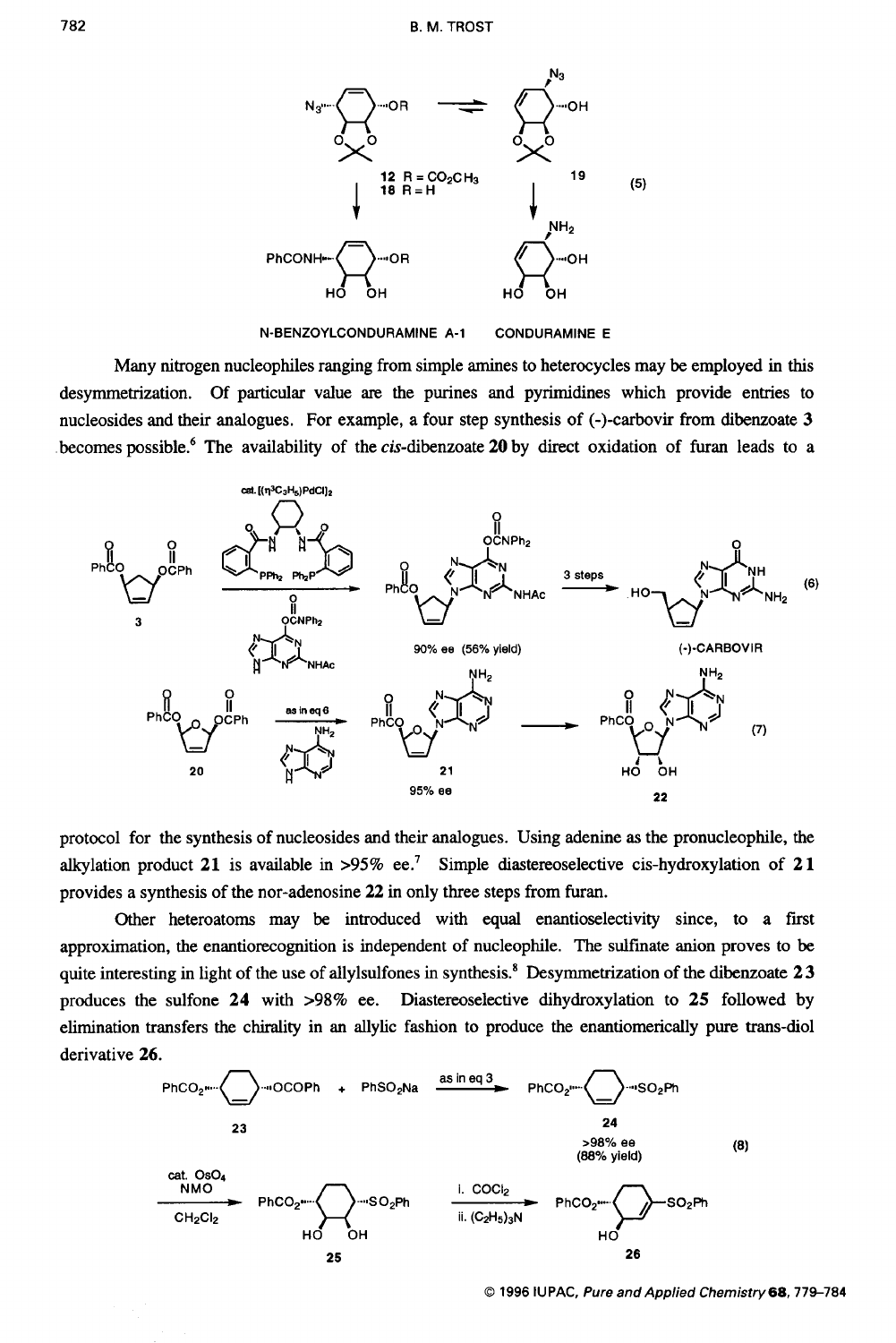## Deracemization of Allvlic Esters

Since q3-allylpalladium complexes **are** meso, racemic allylic esters may undergo allylic alkylation **to** form enantioenriched products (type B asymmetric induction). Using phthalimide **as** nucleophile, smooth alkylation occurs to give the allylic product in excellent *ee* **as** illustrated for the case of a seven membered ring substrate (eq 9) *.9* Hydrazinolysis produces the allylic **amines;** whereas, ozonolysis provides access to unusual amino acids.



Unlike type A asymmetric induction, the involvement of the nucleophile in the enantiodiscriminating step may make its nature quite important in determining the ee. Remarkably, the nature of the anion, which ultimately becomes bonded to the allylic unit in the product, is less important than the cation. Equation 10 illustrates the use of a sulfinate anion in the presence of the tetrahexylammonium cation giving the allylic sulfone in 98% ee.\* Once again, transfer of the chirality from the carbon bearing the sulfone to those of the double bond by diastereoselective *cis*dihydroxylation followed by dehydration provides the enantiomerically pure  $\gamma$ -hydroxy- $\alpha, \beta$ -unsaturated **CO<sub>2</sub>CH3</sub> asineq3**<br> **CO<sub>2</sub>CH<sub>3</sub>**  $\frac{as \ln a_3}{b_0}$   $\frac{C_1C_2}{c_1}$   $\frac{C_2C_1}{d_0}$  **CO**<sub>2</sub> **E**<br> **CO**<sub>2</sub>CH<sub>3</sub><br> **CO**<sub>2</sub>CH<sub>3</sub><br>
(*r*C<sub>6</sub>H<sub>3</sub>)<sub>4</sub>R<sub>B</sub> (*r*C<sub>6</sub>H<sub>3</sub>)<sub>4</sub>R<sub>B</sub><br>
(*r*C<sub>6</sub>H<sub>3</sub>)<sub>4</sub>R<sub>B</sub><br>
(*n*<sup>C</sup><sub>8</sub>)<sub>4</sub>C<sub>B</sub><br>
(*n*<sup>C</sup><sub>8</sub>



sulfone **27,** very versatile asymmetric building blocks. *As* one illustration, cycloaddition via TMM-**PdL,** followed by ozonolysis creates an asymmetric synthesis of the polyhydroindenone **28.** 

Remarkably, using an oxygen nucleophile, enantiomerically pure allylic esters result (eq  $11$ ).<sup>10</sup> The resultant allylic alcohol derivative in the example illustrated serves **as** a valuable building block exemplified by the antitumor agent phyllanthocin and the insect sex excitant periplanone B.



*0* **1996 IUPAC,** *Pure and Applied Chemistry68,779-784*